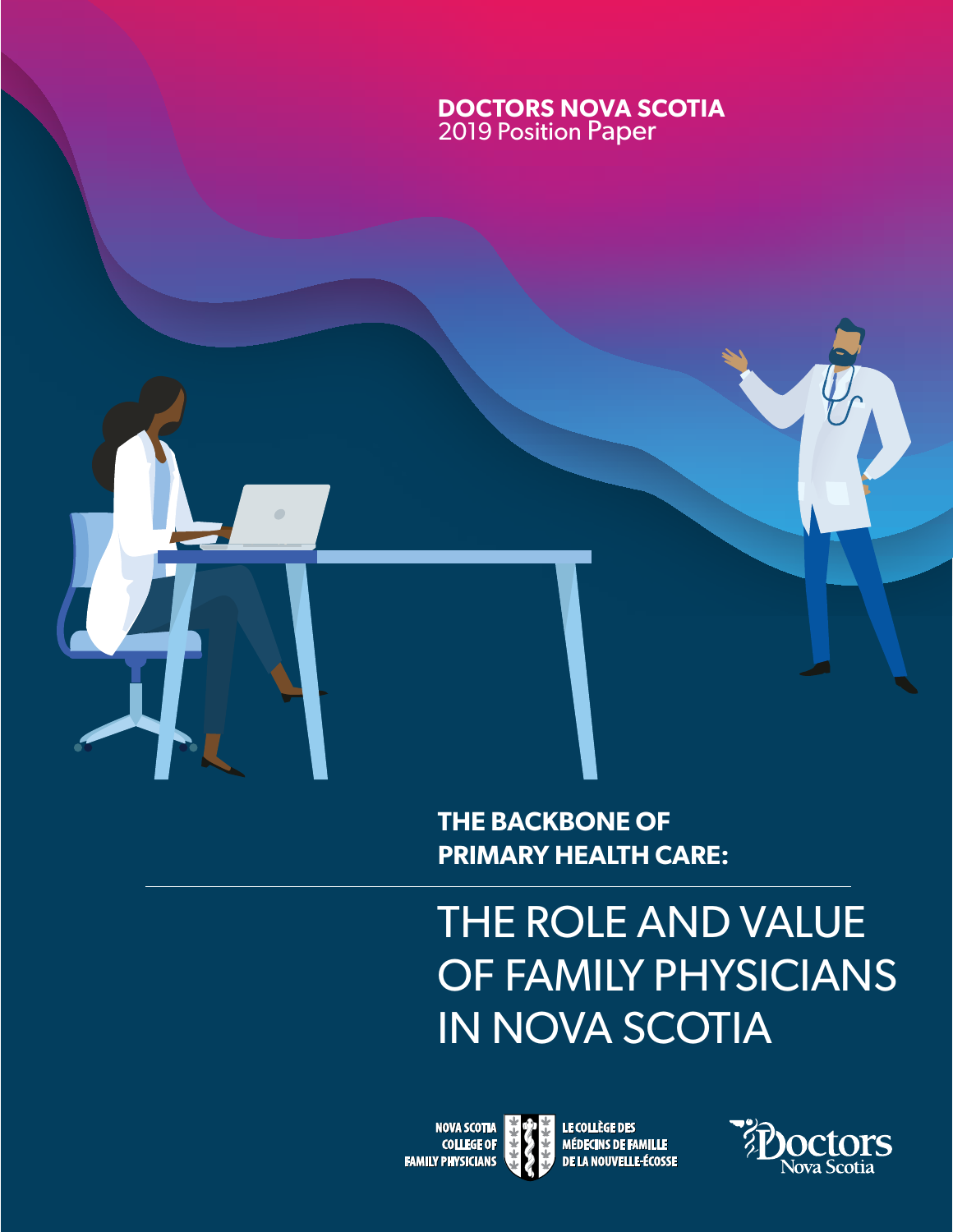**THE BACKBONE OF PRIMARY HEALTH CARE:**

### EXECUTIVE SUMMARY

**F** amily physicians are the backbone of any effective health-care system. This is certainly true in Nova Scotia, where family physicians are managing patients who are older and require more complex care then such before. system. This is certainly true in Nova Scotia, where family physicians than ever before. There is an important role for all health-care providers to play, yet family physicians in Nova Scotia increasingly perceive that their role in the province's health-care system is being undervalued and potentially marginalized.

#### ACKNOWLEDGMENTS

This position paper was developed by Doctors Nova Scotia (DNS) in collaboration with the Nova Scotia College of Family Physicians, with vital input and guidance from the physicians on the DNS Policy and Health Issues Committee and the Primary Care Physicians' Representative Council. We gratefully acknowledge the time, effort and expertise contributed by the physicians, nurses, pharmacists, other healthcare professionals and health system stakeholders who helped us bring this project to life.

The value of family physicians in our health-care system is significant. The depth of a family physician's medical knowledge and skill set places them in an ideal position to manage patients with complex medical needs. Family physicians are trained to approach the medical decision-making process differently than other providers (working with uncertainty and incomplete information, taking calculated risks jointly with their patients, integrating information from multiple sources). They help to ensure precious health-care resources are used effectively and efficiently. The comprehensive scope of practice of family physicians, coupled with the deep, long-term relationships they build with patients and their families, both contribute to the high value of family physicians in the health system.

Family physicians play an important role in coordinating patient care, advocating for patients, providing leadership at the practice, hospital/ system and community levels, training and mentoring the physicians of tomorrow (as well as students of other health professions), and supporting quality improvement and research.

Family physicians are not better than other providers; they are different from other providers. And they are essential to an effective primary health care system. We believe that every Nova Scotian deserves access to a family physician.

> THE DEPTH OF A FAMILY PHYSICIAN'S MEDICAL KNOWLEDGE AND SKILL SET PLACES THEM IN **AN IDEAL POSITION TO MANAGE PATIENTS WITH COMPLEX MEDICAL NEEDS**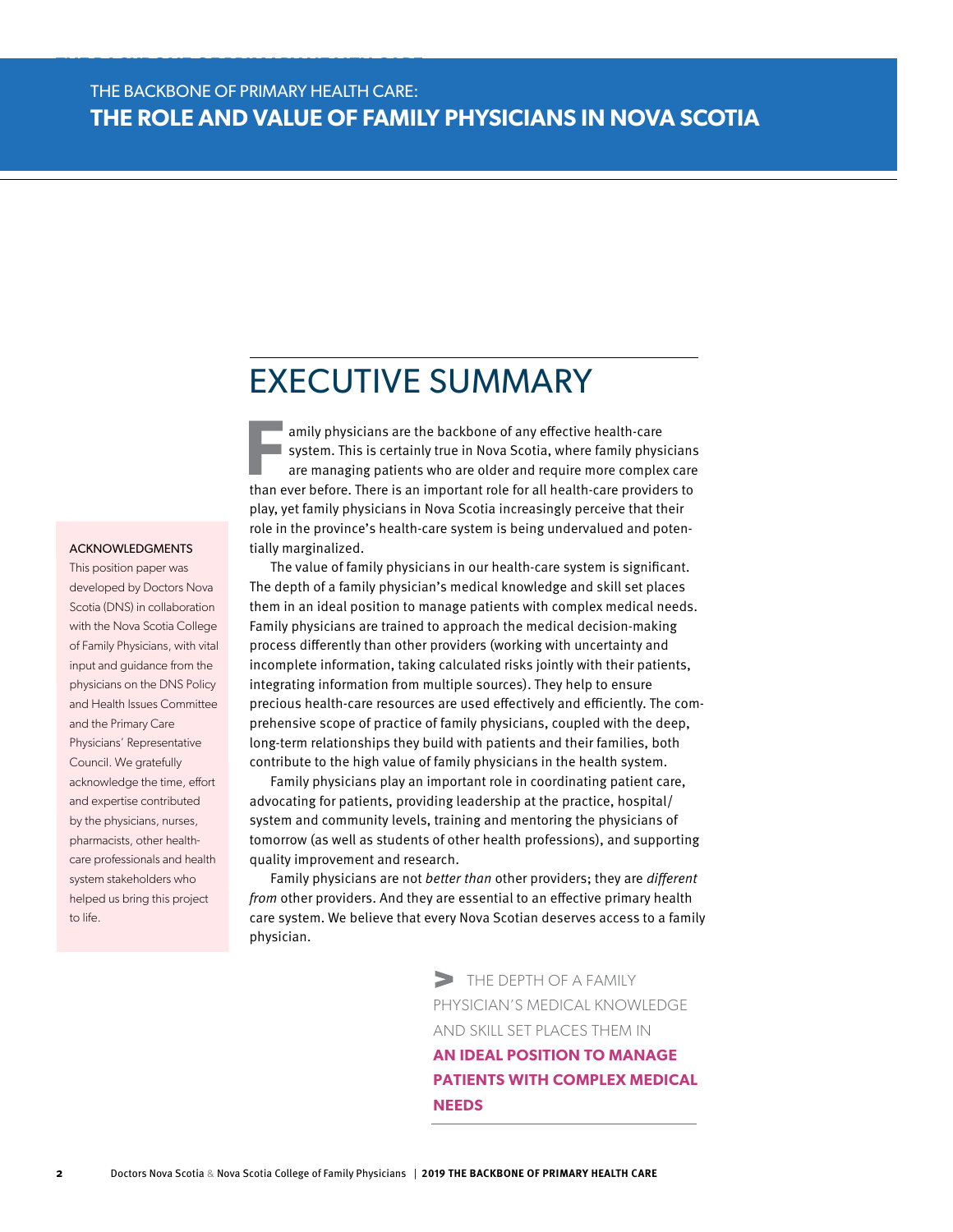

#### **Celebrate Comprehensive Care**

I firmly believe in the specialty of family medicine, but more importantly, I believe family medicine is a specialty in generalism. This does not negate expertise in specialty areas.

We provide comprehensive care – through the continuum of life (cradle to grave) and in geographical diversity (urban, rural, office, hospital inpatient, nursing home/LTC). Further, we do so with a holistic approach – with the understanding that our patient's whole is greater than the sum of their parts. We need to embrace this, continually celebrate it, promote it and be proud of it!

**– DR. ROOP CONYERS**, NOVA SCOTIA COLLEGE OF FAMILY PHYSICIANS' FAMILY PHYSICIAN OF THE YEAR, 2018

# INTRODUCTION

#### Family physicians are essential to good health-care

Family physicians are the backbone of any effective health-care system. They form the foundation of primary health care, and countries with strong primary health care have better health than those without (University of Ottawa, 2016). Family physicians can reduce unnecessary costs and the need for specialty care by improving the quality of prevention, coordination and continuity of care (Dahrouge et al., 2012).

Family physicians are often the first stop for people who need health or wellness advice, treatment of a health issue or injury, or diagnosis and management of health conditions. Family physicians in Nova Scotia are managing patients who are older and require more complex care than ever before. The province has high rates of chronic illness, and one of the oldest populations in Canada. Family physicians in Nova Scotia provide the additional care and management required to effectively meet the complex health-care needs of the province's population.

### Nova Scotia's primary health care foundation is unstable

Even though health-care needs are at an all-time high, Nova Scotia physicians perceive that the value the health-care system places on family physicians is at an all-time low (Doctors Nova Scotia, 2017b). Value is defined in many ways, such as respect, remuneration, and academic and research opportunities. If these variables are not addressed, family physicians feel undervalued.

In addition, there are not enough physicians to meet the health-care needs of Nova Scotians. As of Dec. 1, 2018, more than 55,800 Nova Scotians had added their names to the NSHA's "Need a Family Practice" registry with the hope of finding a family doctor (Nova Scotia Health Authority, 2018). Estimates from Statistics Canada suggest that this number is likely much higher (Statistics Canada 2017). Many people may be searching for a family physician but have not yet put their name on the registry, or they don't have a doctor and aren't currently looking for one.

Further complicating the critical issue of physician supply in Nova Scotia is that fewer Nova Scotia medical students chose family medicine as a career option in 2018 (Canadian Resident Matching Service, 2018) and the province is having difficulty retaining and recruiting family physicians.

#### Scopes of practice and the important role of all providers

For regulated health-care providers like family physicians, nurses, nurse practitioners (NPs), and pharmacists, the limits of each provider's scope of practice are defined in legislation and regulations. Within those limits, actual scope of practice varies across individual providers and is influenced by factors such as the provider's experience, education, training, areas of interest, location or situational context (e.g., patient needs, availability of other providers and/or equipment and technology, etc.), employer demands or expectations (where these relationships exist), and more.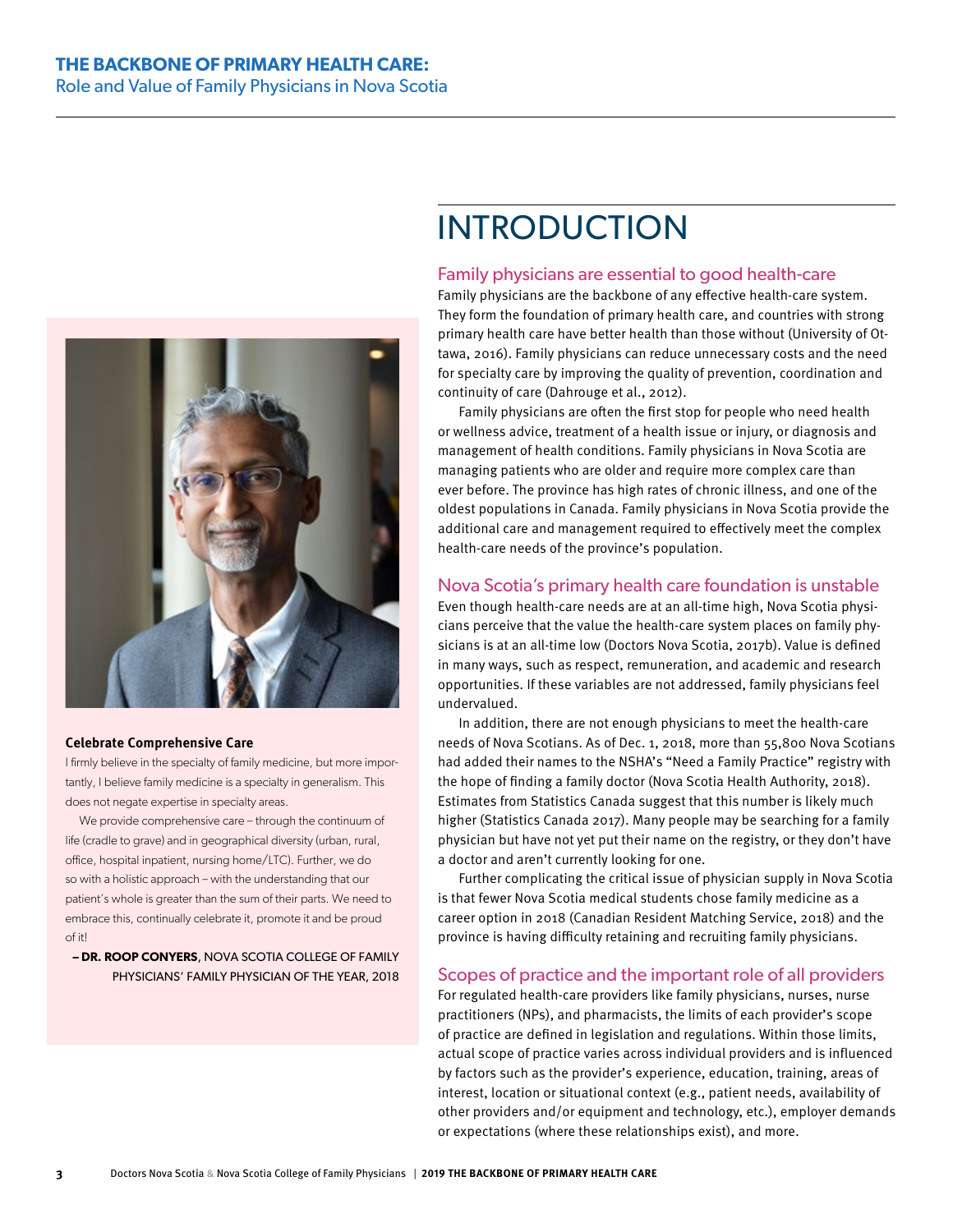Having all providers working to full scope of their practice (i.e., the full range of skills a provider is trained and authorized to perform) is sometimes considered the ideal in health care. However, Nelson et al. (2014) note that the term "optimal scope" is preferable. The optimal scope for each type of provider may vary in different locations and situations, particularly in the context of team-based care where the optimal scope for one provider may be heavily influenced by the other available health-care providers and their competencies and scopes of practice.

### The changing landscape of primary health care

Technology is bringing more and different opportunities to connect with patients, to involve patients in the management of their own care, to support documentation, and to provide data for system-planning purposes. Models of care are becoming more col-

laborative. The scopes of practice of many health-care providers are evolving. Initiatives like Choosing Wisely are encouraging providers and patients to question traditional approaches to care. Family physicians are on the front lines, navigating these changes while working to ensure patient care is sustained, and even enhanced.

Collaborative care requires that all health-care providers work together effectively. In many, but not all, cases, Nova Scotians will access a family physician as part of a collaborative primary health care team. In Nova Scotia, the future of collaborative practice is grounded in the Health Home model (Primary Health Care, 2017). Providers working together to support patient care is a central tenet of the Health Home model. As models of care become more collaborative and the scopes of practice of many health-care providers change, we must ensure the unique role and value of the family physician is clearly defined and well understood.

# THE VALUE OF FAMILY PHYSICIANS TO OUR HEALTH-CARE SYSTEM

### Depth of medical knowledge

The depth of a family physician's medical knowledge and skill set places them in an ideal position to manage patients with complex medical needs. Family physicians' extensive training and education is focused on developing the depth of medical knowledge needed to effectively assess and diagnose patients. In their training, family physicians develop a strong scientific understanding of medicine (including biology, physiology, anatomy, pharmacology, etc.), address other behavioural and socio-economic subjects, and complete many clinical hours in which they are exposed to a wide range of clinical situations and pathologies. This educational process gives them a core foundation when they start their careers as family physicians and a good understanding of the various specialties they may interact with on behalf of their patients. This enables family physicians to effectively develop differential diagnoses based on patient presentation, and establish appropriate treatment plans (Anderson, 2013; Beaulieu-Volk, 2015). It also enables them to effectively manage patients who have complex medical needs (CollègedesmédecinsduQuébec, 2017). These abilities make family physicians essential to effective comprehensive patient care.

### Integrating information; managing risk

Family physicians are problem-solvers who are able to think critically to find solutions for the healthcare needs of patients (College of Family Physicians of Canada, 2017a). Family physicians are trained to approach the medical decision-making process differently than other providers. Specifically, they are comfortable with uncertainty, working with incomplete information and taking calculated risks in collaboration with their patient when required. Family physicians are skilled at integrating information from multiple sources about patients (e.g., testing, specialists, community resources, etc.) and interpreting the data/information for  $-$  and with  $$ patients to facilitate shared care planning in the context of the individual.

### Management of health-care resources

In a time of concern about the sustainability of the health-care system due to rising health-care costs, the role of the family physician has never been more important.

Through their depth of medical knowledge as well as their generalist perspective, family physicians help to ensure patients are comprehensively cared for as a whole and in the context of their



Family physicians use holistic, integrative reasoning to reach a patient-centred diagnosis and treatment plan with particular expertise in multi-morbidity and chronic illness. They see patients with undifferentiated concerns, early during the natural course of illness, and think creatively to resolve complex and atypical situations.

> *– The College of Family Physicians of Canada*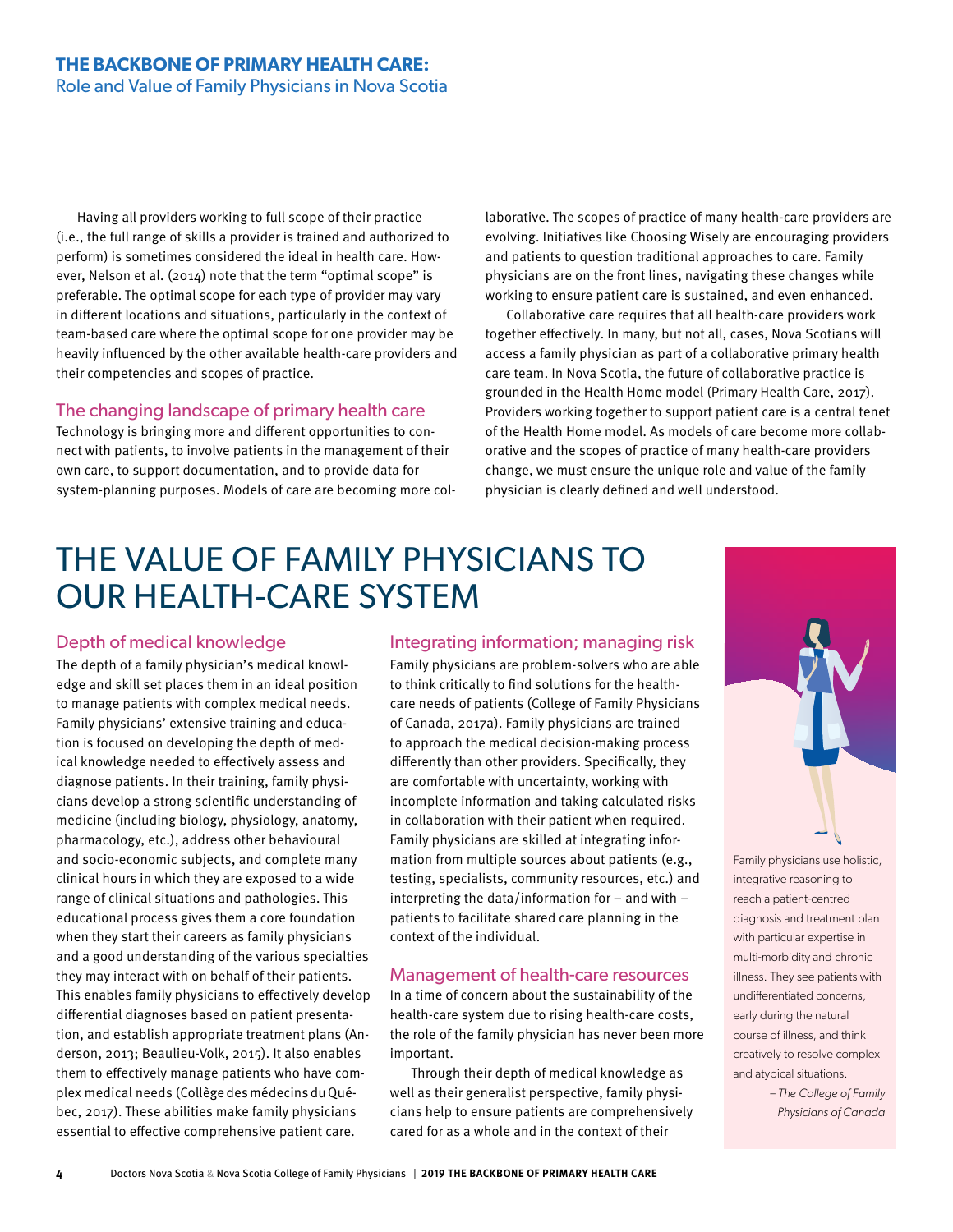#### **FAMILY PHYSICIANS ARE KEY TO INTEGRATING AND PROBLEM-SOLVING**

**MULTIPLE COMPLEX ISSUES**. THEY HELP DETERMINE WHEN A PATIENT NEEDS TREATMENT AND WHEN THEY DO NOT. THEY FIGURE OUT ADVICE FROM MULTIPLE SPECIALITIES THAT SOMETIMES CONFLICTS. THEY ARE PROBLEM-SOLVERS.

– DOCTORS NOVA SCOTIA (2018)



Relationships are central to the care provided. Family physicians are committed to the person; getting to know them and what matters in the context of their life and family and this informs the goals of care and the approach taken. They form therapeutic bonds based on compassion and personal knowledge accrued over time, offering trusted counsel, advocacy and accompaniment. It is within these relationships and their unfolding narratives that illness and suffering is recognized, understood, and mitigated.

> *– The College of Family Physicians of Canada*

family and wider social environment; they deal with illness whose cause is unknown and unknowable, and take continuous responsibility across many disease episodes and over time (Rosen, 2018).

At the same time, family physicians help to ensure precious health-care resources are used effectively and efficiently. Better access and greater attachment to a family physician leads to better health outcomes, which in turn reduces costs by reducing hospitalizations, re-admission rates, unnecessary diagnostic tests, professional visits and emergency department use (Doctors Nova Scotia, 2018). Family physicians help to improve the quality of patient care by reducing overuse of medical tests and treatment – the aim of Choosing Wisely Nova Scotia.

#### Comprehensive scope of practice

A comprehensive scope of practice is another key feature of a family physician's value. Family physicians care for people from birth to death. Family physicians are generalists who can work across a range of care settings (office-based care, long-term care facilities, hospitals, etc.) and be involved in care at multiple levels (e.g., advanced procedures, surgical assists, etc.). While each individual family physician may not work in all of these areas, as a profession, family physicians have the broadest and most comprehensive scope of practice. This makes them a valuable, unique and flexible resource in communities as they can adapt and

respond to the specific needs in a given community (CollègedesmédecinsduQuébec, 2017).

As the College of Family Physicians of Canada notes, "Family physicians are a resource to their practices and communities as highly skilled generalists, working effectively in diverse conditions, complexity and uncertainty. They manage a broad range of medical presentations and conditions, flexibly adapting their skills in response to local resources and care needs" (College of Family Physicians of Canada, 2017b).

#### Deep relationships

Family physicians build long-term relationships over time with patients and their families. Family physicians build on this relationship to provide comprehensive care and promote patient well-being (CollègedesmédecinsduQuébec, 2017; Wartman, 2017). This long-term knowledge that family physicians have developed about patients and their families through an ongoing patient-provider relationship is a key feature of family physician care. Research has shown that patients with access to care over the years from the same physician have fewer hospitalizations and better health outcomes, based in part on the relationship and trust that patients and their family physician have established over time (College of Family Physicians of Canada, 2011).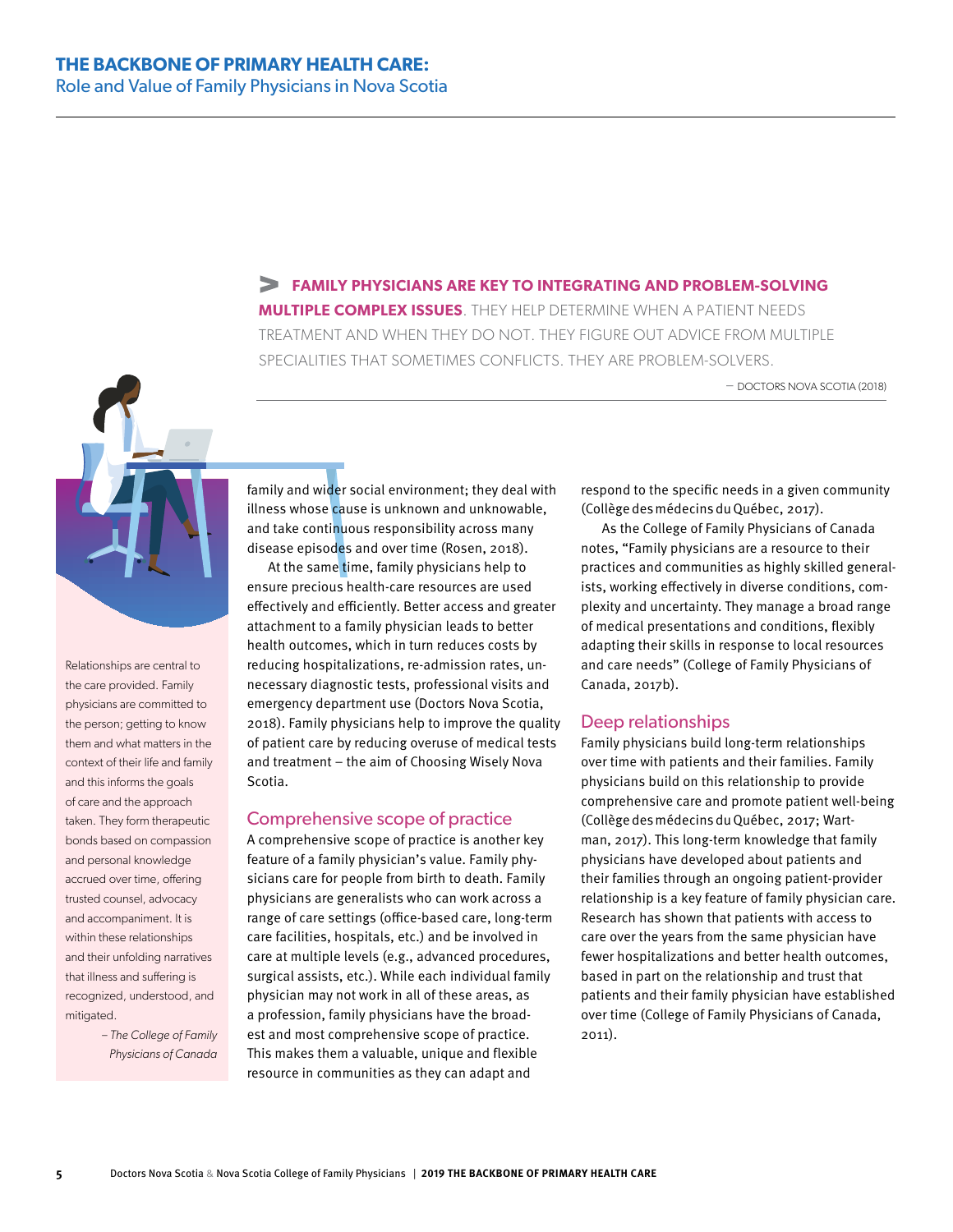

Family physicians are the drivers of cohesion and continuity in the healthcare system. They work collaboratively with patients and practice colleagues to coordinate and integrate care with other health-care providers. Continuity occurs within episodes of care and over time and encompasses dimensions of interpersonal relationships, maintenance of medical records and the organized flow of patient information including unique considerations in support of personalized and compassionate care.

> *– The College of Family Physicians of Canada*

# THE ROLE OF FAMILY PHYSICIANS IN THE PRIMARY HEALTH CARE SYSTEM

### Coordination of care

Family physicians have an important role to play in coordinating patient care, which is especially critical for patients with more complex needs. Patients with complex needs often receive care from multiple specialists and family physicians have a strong ability to understand the interplay between multiple health conditions.

In many cases, the family physician is the patient's first point of contact with the health system. Family physicians provide patients with continuity of care and can assist patients with advocating for themselves with other health-care providers or other services outside of the health-care system, and support patient self-management (Lam, 2016; Phillips et al., 2014).

#### **Advocacy**

Family physicians are exceptional patient advocates, ensuring that their patients get the care they need, when and where they need it. In addition to advocating for individual patients, family physicians also play a critical role in supporting community advocacy, working with citizens to understand and respond to community health needs. A family physician in general practice works with many people in a community and has an opportunity to gain insight into the strengths, challenges and common health concerns affecting the population. Family physicians can then play a role, in partnership with others, in identifying and implementing solutions to these issues (Canadian Medical Association, n.d.). Family physicians also play a vital role in advocating for an effective and efficient health-care system that supports safe, high-quality patient care.

#### Leadership

Providing leadership is an important aspect of the family physician role (Anderson, 2013; Phillips et al., 2014). Leadership is one of the seven key roles

of family physicians in the CanMEDS-FM framework, and it involves providing leadership at the practice, system and community levels (College of Family Physicians of Canada, 2017a). The Canadian Medical Association (CMA) notes that "physicians are well-positioned to assume leadership positions within the health-care system. They have a unique expertise and experience with both the individual care of patients, as well as with the system as a whole" (Canadian Medical Association, n.d., p. 12).

It is also critical to involve family physicians in the process of making decisions and setting policies that affect primary health care and the health-care system as a whole (Canadian Medical Association, n.d.). Family physicians can provide important insight and leadership into the process of health system improvement (Saskatchewan Medical Association, 2016). It has been shown that organizations that effectively engage physicians in health system design, change processes and leadership development opportunities are more likely to experience improved outcomes (Denis et al., 2013).

#### Training and scholarship

Family physicians have an important role to play in training new family physicians and advancing the knowledge base that supports primary health care. Family physicians act as role models and mentors to medical students and residents, as well as students from other health professions (e.g., NPs, family practice nurses, etc.). Family physicians contribute to research about both family medicine and primary health care. Research about how best to identify and manage issues in primary health care can only be studied in a primary health care setting. For example, the contextual integration of medicine and person in the family and community over a lifetime can only be done in primary health care, thus research about how best to do this can only be done in this setting.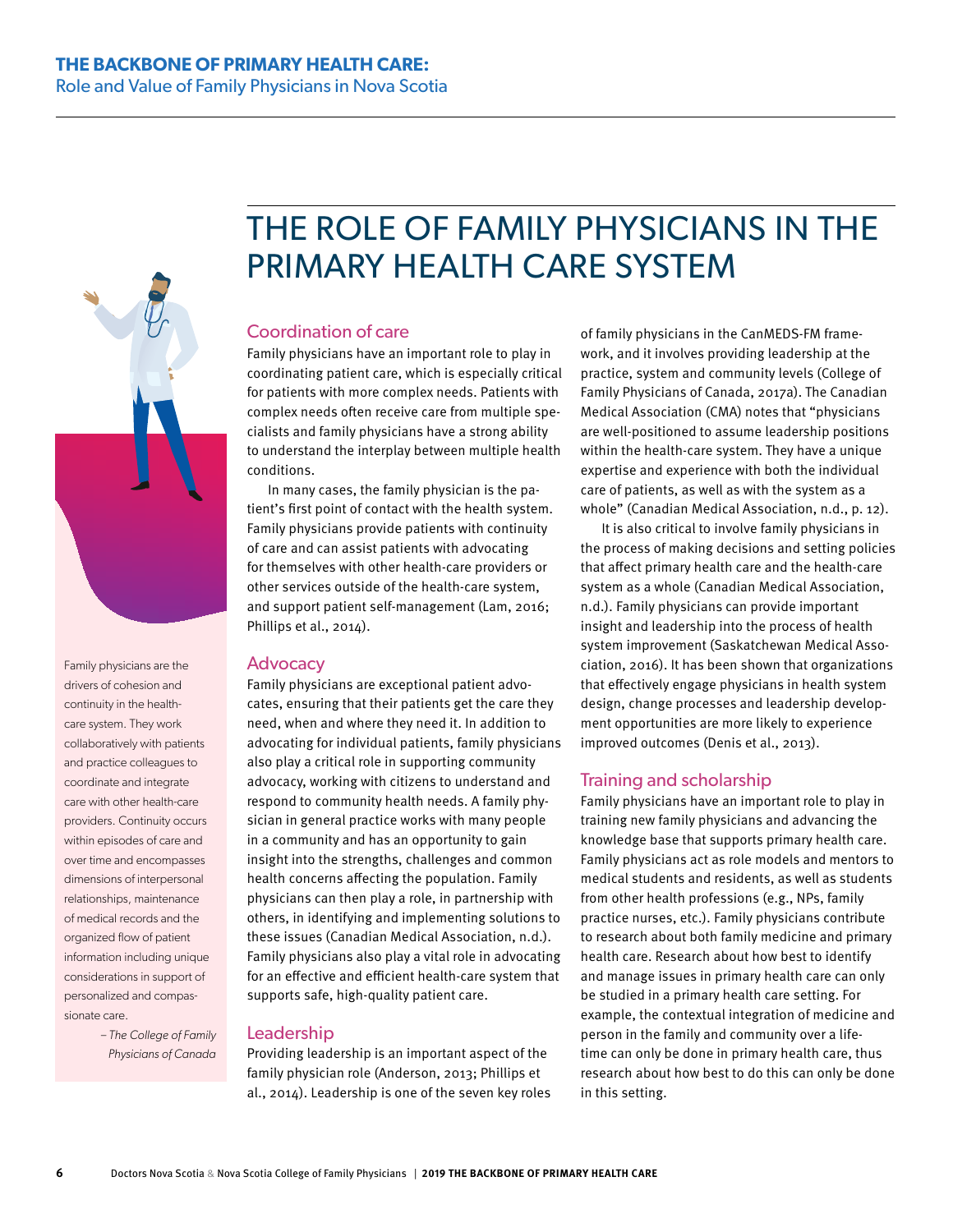# MOVING FORWARD

Working in a collaborative practice with other providers is increasingly common in Nova Scotia's primary health care system, as it is in other health systems across Canada and around the world. However, the process of implementing collaborative teams is not without challenges and risks, which are well documented in the literature and other reports from Doctors Nova Scotia (e.g., barriers to communication, such as poor IT infrastructure to support communication; payment models that do not support collaboration; different or conflicting approaches to patient care; a lack of understanding and trust between different providers; lack of a coordinated approach to changing the scopes of practice of providers; and uncertainty around liability) (Doctors Nova Scotia, 2017a, 2017b, 2018).

Supports needed to facilitate effective collaboration and build strong primary health care teams have also been well documented in the literature and other reports from Doctors Nova Scotia (e.g., leadership and support for change, effective communication mechanisms, clearly defining roles and responsibilities of various providers, supportive payment models, a purposeful approach to building teams, access to data and continuous quality improvement, and clear liability for all providers) (Doctors Nova Scotia, 2017a, 2017b, 2018).

Going forward, it is clear that the role of the family physician continues to evolve and change, especially as technology and innovation continue to disrupt health care, and society as a whole, in meaningful ways. The traditional views of health care and provider roles and responsibilities are shifting and changing. Historically, health care has been based around concepts of clinical autonomy, assumptions of scarcity, volume as a measure of productivity, patient dependency on health-care providers, and specialist and disease-focused care. Health care is transitioning with a greater focus on collaboration, value as a measure of productivity, encouraging patient autonomy and self-management, and generalist and person-focused approaches (Saskatchewan Medical Association, 2016).

While family physicians continue to adapt to the changing health-care environment, traditional skills of the profession remain relevant and paramount. As noted by one author, "by making a determined and conscious effort to return to their historical roots, physicians can excel at two traditional skills: (1) respecting the right of patients to make choices according to their values and understanding how these values impact care decisions; and (2) having real and tested abilities to provide the uniquely human services that patients need, most notably empathy and compassion" (Wartman, 2017, p. 10).

# **CONCLUSION**

Family physicians care for the whole person, from the beginning of life to the final moments. They have deep and broad medical expertise and extensive training. They provide important hospital and community-based services. They teach and mentor future generations of physicians and contribute to research and innovation. They advocate for patients and communities and are stewards of precious health-care resources. Every day, family physicians put patients first. They often make personal sacrifices, remaining true to their altruistic values. Every Nova Scotian deserves access to a family physician.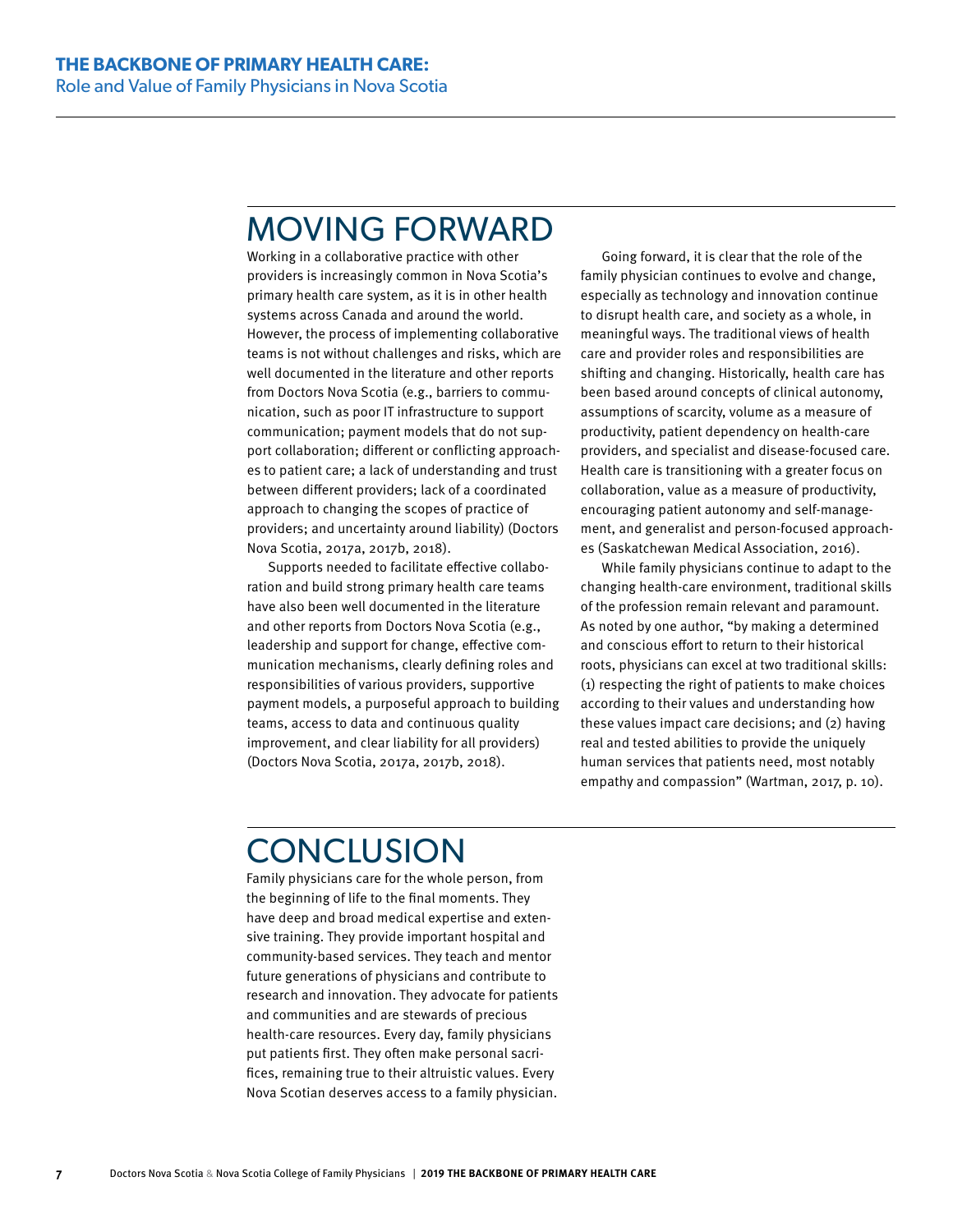# **REFERENCES**

- Anderson, J. (2013). The physician as captain. The way to reform health care is through physician-led, patient-centered teams. Minnesota medicine, 96(2), 35-36.
- Beaulieu-Volk, D. (2015). Moving the conversation forward on scope of practice. Med Econ, 92(21), 38, 40-32, 44.
- Canadian Medical Association. (n.d.). The Evolvoing Professional Relationship between Canadian Physicians and our Health Care System: Where do we Stand? Retrieved from https://[www.cma.ca/Assets/assets-library/document/en/](http://www.cma.ca/Assets/assets-library/document/en/advocacy/policy-research/CMA_Policy_The_evolving_professional_relationship_between_Canadian_physicians_and_our_health_care_system_PD12-04-e.pdf) [advocacy/policy-research/CMA\\_Policy\\_The\\_evolving\\_professional\\_relationship\\_between\\_Canadian\\_physicians\\_and\\_](http://www.cma.ca/Assets/assets-library/document/en/advocacy/policy-research/CMA_Policy_The_evolving_professional_relationship_between_Canadian_physicians_and_our_health_care_system_PD12-04-e.pdf) [our\\_health\\_care\\_system\\_PD12-04-e.pdf](http://www.cma.ca/Assets/assets-library/document/en/advocacy/policy-research/CMA_Policy_The_evolving_professional_relationship_between_Canadian_physicians_and_our_health_care_system_PD12-04-e.pdf).
- Canadian Resident Matching Service. (2018). Main Residency Match-First Iteration, Table 38: CMGs Who Ranked Family Medicine as First Choice by School of Graduation. Retrieved September 6, 2018, from https:/[/www.carms.ca/wp-con](http://www.carms.ca/wp-content/uploads/2018/06/r1_tbl38e_2018-1.pdf)[tent/uploads/2018/06/r1\\_tbl38e\\_2018-1.pdf.](http://www.carms.ca/wp-content/uploads/2018/06/r1_tbl38e_2018-1.pdf)
- College of Family Physicians of Canada. (2011). A Vision for Canada: Family Practice The Patient's Medical Home. Mississauga, ON: CFPC. Retrieved from https://[www.cfpc.ca/uploadedFiles/Resources/Resource\\_Items/PMH\\_A\\_Vision\\_for\\_](http://www.cfpc.ca/uploadedFiles/Resources/Resource_Items/PMH_A_Vision_for_Canada.pdf) [Canada.pdf.](http://www.cfpc.ca/uploadedFiles/Resources/Resource_Items/PMH_A_Vision_for_Canada.pdf)
- College of Family Physicians of Canada. (2017a). CanMEDS-FM 2017: A competency framework for family physicians across the continuum. E. Shaw, I. Oandasan & N. Fowler (Eds.), Mississauga, ON: The College of Family Physicians of Canada. Retrieved from https:/[/www.cfpc.ca/uploadedFiles/Resources/Resource\\_Items/Health\\_Professionals/CanMEDS-Fami](http://www.cfpc.ca/uploadedFiles/Resources/Resource_Items/Health_Professionals/CanMEDS-Family-Medicine-2017-ENG.pdf)[ly-Medicine-2017-ENG.pdf](http://www.cfpc.ca/uploadedFiles/Resources/Resource_Items/Health_Professionals/CanMEDS-Family-Medicine-2017-ENG.pdf).
- College of Family Physicians of Canada. (2017b). Family Medicine Professional Profile. Retrieved August 16, 2018, from https://[www.cfpc.ca/fmprofile/.](http://www.cfpc.ca/fmprofile/)
- CollègedesmédecinsduQuébec. (2017). Robust Primary Care Built on the Expertise of the Family Physician. Montreal, QC: CollègedesmédecinsduQuébec. Retrieved from [http://www.cmq.org/publications-pdf/p-1-2016-02-23-en-premiere](http://www.cmq.org/publications-pdf/p-1-2016-02-23-en-premiere-ligne-forte-expertise-medecin-de-famille.pdf)[ligne-forte-expertise-medecin-de-famille.pdf](http://www.cmq.org/publications-pdf/p-1-2016-02-23-en-premiere-ligne-forte-expertise-medecin-de-famille.pdf).
- Dahrouge, S., Devlin, R. A., Hogg, B., Russell, G., Coyle, D., Fergusson, D., . . . Ward, N. (2012). The Economic Impact of Improvements in Primary Healthcare Performance. Ottawa, ON: Canadian Health Services Research Foundation. Retrieved from https://[www.cfhi-fcass.ca/Libraries/Commissioned\\_Research\\_Reports/Dahrouge-EconImpactPHC-E.sflb.ashx](http://www.cfhi-fcass.ca/Libraries/Commissioned_Research_Reports/Dahrouge-EconImpactPHC-E.sflb.ashx).
- Denis, J. L., Baker, G. R., Black, C., Langley, A., Lawless, B., Leblanc, D., . . . Tré, G. (2013). Exploring the Dynamics of Physician Engagement and Leadership for Health System Improvement. Retrieved from https:/[/www.cfhi-fcass.ca/sf-docs/](http://www.cfhi-fcass.ca/sf-docs/default-source/reports/Exploring-Dynamics-Physician-Engagement-Denis-E.pdf?sfvrsn=0) [default-source/reports/Exploring-Dynamics-Physician-Engagement-Denis-E.pdf?sfvrsn=0.](http://www.cfhi-fcass.ca/sf-docs/default-source/reports/Exploring-Dynamics-Physician-Engagement-Denis-E.pdf?sfvrsn=0)
- Doctors Nova Scotia. (2017a). Fixing Nova Scotia's Primary Health Care Problem: Physicians' Recommendations to Improve Primary Care in Nova Scotia. Halifax, Nova Scotia: Doctors Nova Scotia. Retrieved from https://doctorsns.com/sites/ default/files/2018-04/PrimaryCarePosition.pdf.
- Doctors Nova Scotia. (2017b). Healing Nova Scotia: Recommendations for a Thriving Physician Workforce. Halifax, Nova Scotia: Doctors Nova Scotia. Retrieved from https://doctorsns.com/sites/default/files/2018-04/ProvincialReport2017. pdf.
- Doctors Nova Scotia. (2018). The Role and Value of Family Physicians in Primary Health Care: Environmental Scan. Halifax, NS: Doctors Nova Scotia.
- Lam, C. L. (2016). The role of the family doctor in the era of multi-disciplinary primary care. Family practice, 33(5), 447-448. doi: 10.1093/fampra/cmw059 [doi]
- Nelson, S., Turnbull, J., Bainbridge, L., Caulfield, T., Hudon, G., Kendel, D., . . . I., S. (2014). Optimizing Scopes of Practice: